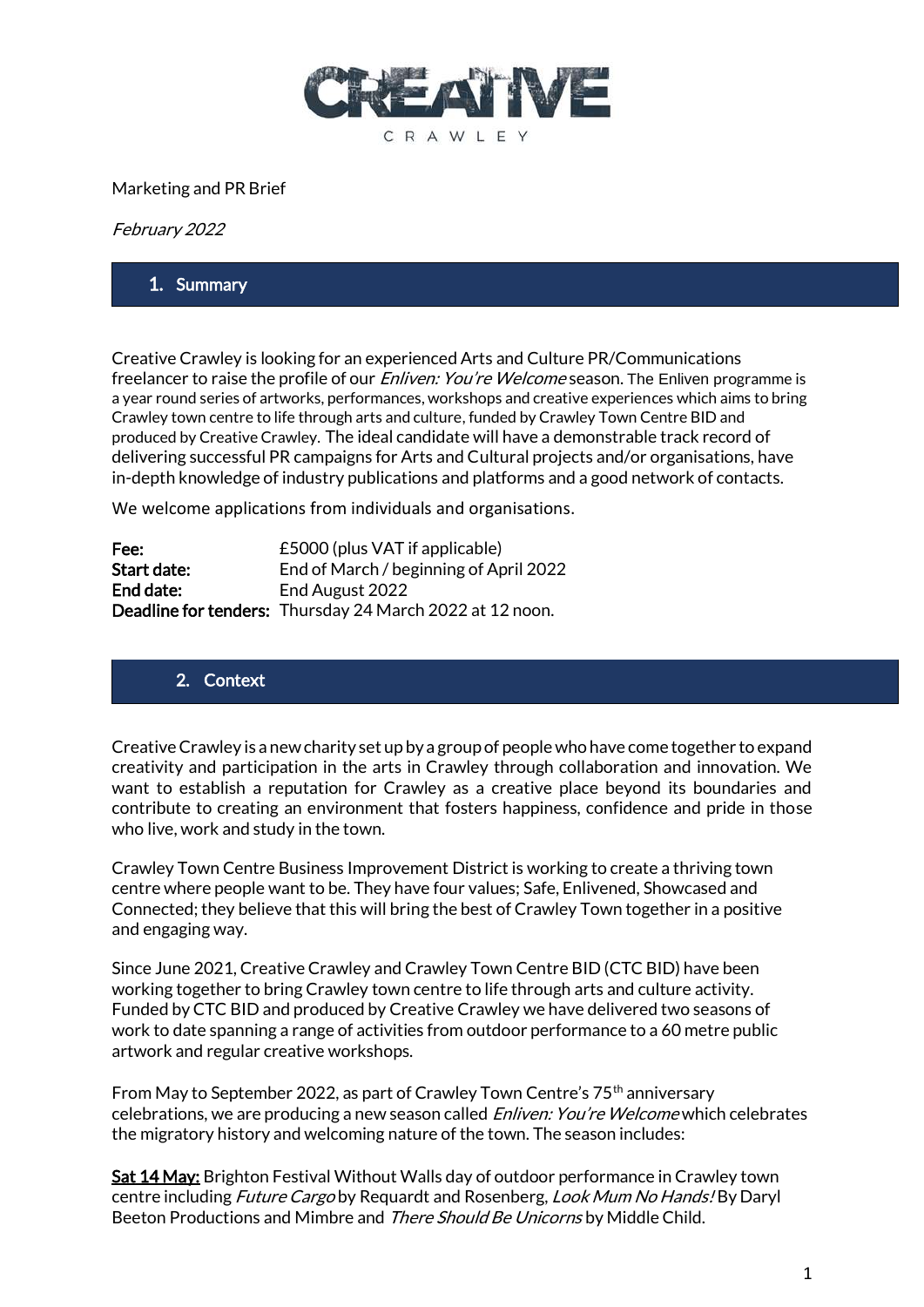

Sat 28<sup>th</sup> May, Sat 25 June, Sat 30 July: Give it a Go free workshops in the town centre exploring different creative acts including slapstick comedy, sculpture and drawing comic characters.

Thurs 11<sup>th</sup> – Sun 14<sup>th</sup> August: Animated Objects will bring a unique series of live events to Crawley. The Survivor is a large scale puppet project that will visit a number of destinations in the town. The puppet is a young girl who is displaced; a survivor of conflict and warfare; and she has arrived in a place unfamiliar to her. She is lost; frightened and alone. She is a refugee; seeking safety and asylum. She stands at almost 5 metres tall.

## 3. The brief

The freelancer will work with the Creative Crawley team to develop and help deliver a PR and Marketing strategy for the distribution of communications to raise the profile of the season on a local, regional and national level.

### **Objectives**

- Position the season as a major creative moment for Crawley ensuring the focus is on welcome, positivity and celebration of difference.
- Encourage positive engagement with the *Enliven* programme and highlight the difference we are striving to make with it.
- Develop a marketing and PR strategy for the season including developing innovative ideas for activity around *The Survivor* making the most of the unique opportunity this project affords Crawley.
- Work with the team to develop a range of stories to raise the profile of the season and as a result Creative Crawley and our partners.
- Increase our local, regional and national network of key press allies within the arts and mainstream press and make introductions which will benefit Creative Crawley and our partners in the long term.
- Produce and distribute press releases announcing the season to reach a local, regional, national and industry audience.
- Identify opportunities for profiling the season in-line with current trends and developments and highlight case studies and good practice.
- Support our development activities through the campaign by building new partnerships and increasing attendance.
- Any other activity related to PR and Marketing as befits the role.

As part of the agreement, we will agree a set of deliverables including target publications, target coverage and reach and timescales for delivery.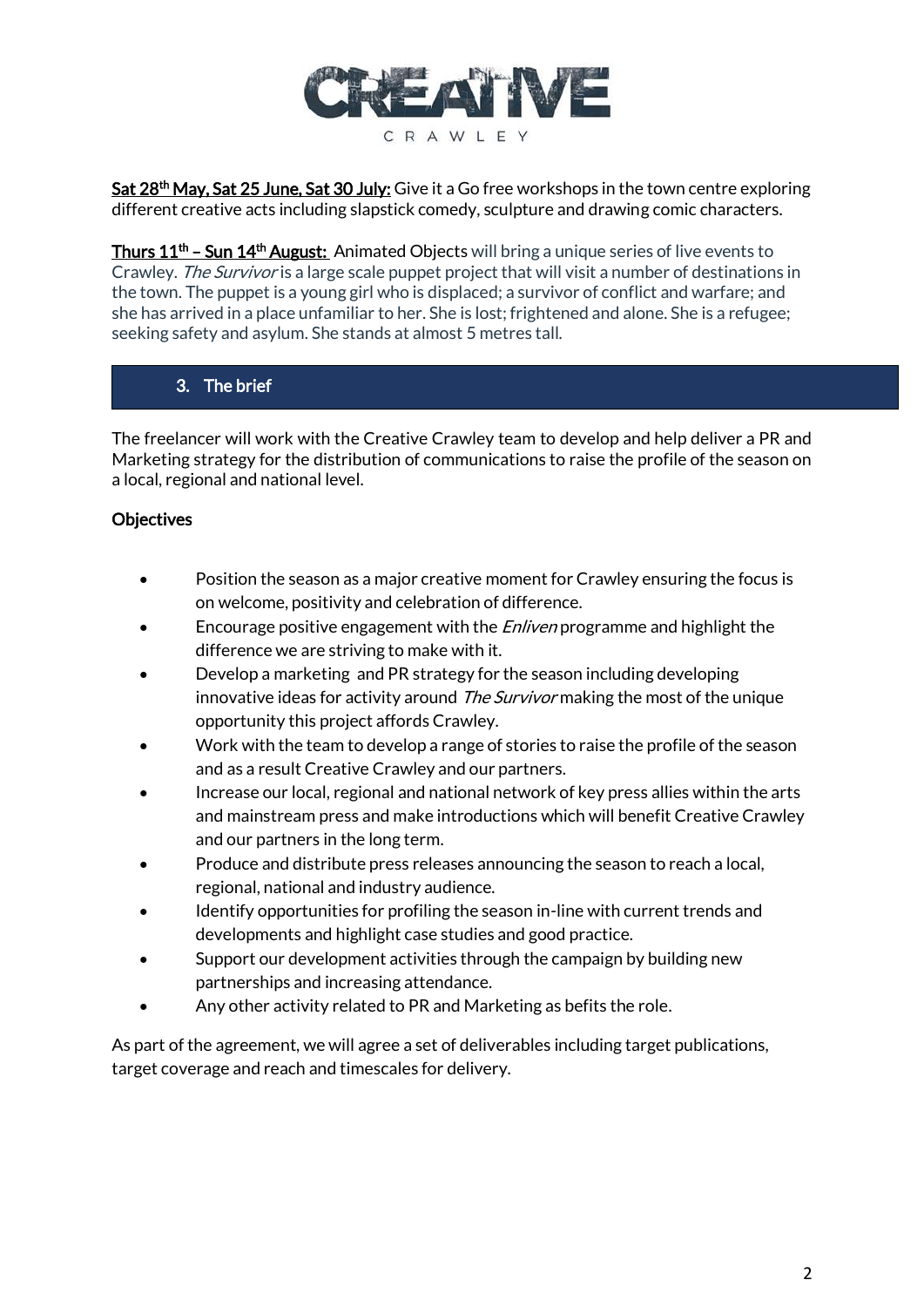

### 4. Terms

- The Creative Crawley team consist of a part-time Creative Director, Digital Marketing Content Producer and Graphic Designer, Production Manager and we are about to recruit for a Trainee Producer.
- We have an office bases at Crawley College and Freedom Works in Manor Royal Business Improvement District. The team work from the office and remotely.
- The Marketing and PR freelancer will be expected to work predominantly remotely and at the office when necessary.
- The Marketing and PR freelancer will be expected to use their own PC/Laptop, software packages, internet access and online storage facilities for the completion of the work.
- The appointment will be made to an organisation or as a freelance contract, the organisation/practitioner having the status of a self-employed person responsible for all tax liabilities and National Insurance or similar contributions and must be registered with a UTR number.

#### 5. Timescale

| 2022 dates:                  |                                                                 |
|------------------------------|-----------------------------------------------------------------|
| Informal discussion          | Contact Sam Evans or Louise Blackwell hello@creativecrawley.com |
| Thursday 24 March 2022 at 12 | Deadline for tenders                                            |
| noon                         |                                                                 |
| By 30 March 2022             | Tender awarded based on assessment criteria outlined below and  |
|                              | following informal interviews with shortlisted applicants       |
| w/c 4 April 2022 / ASAP      | Start date                                                      |
| End of August 2022           | Completion of work                                              |